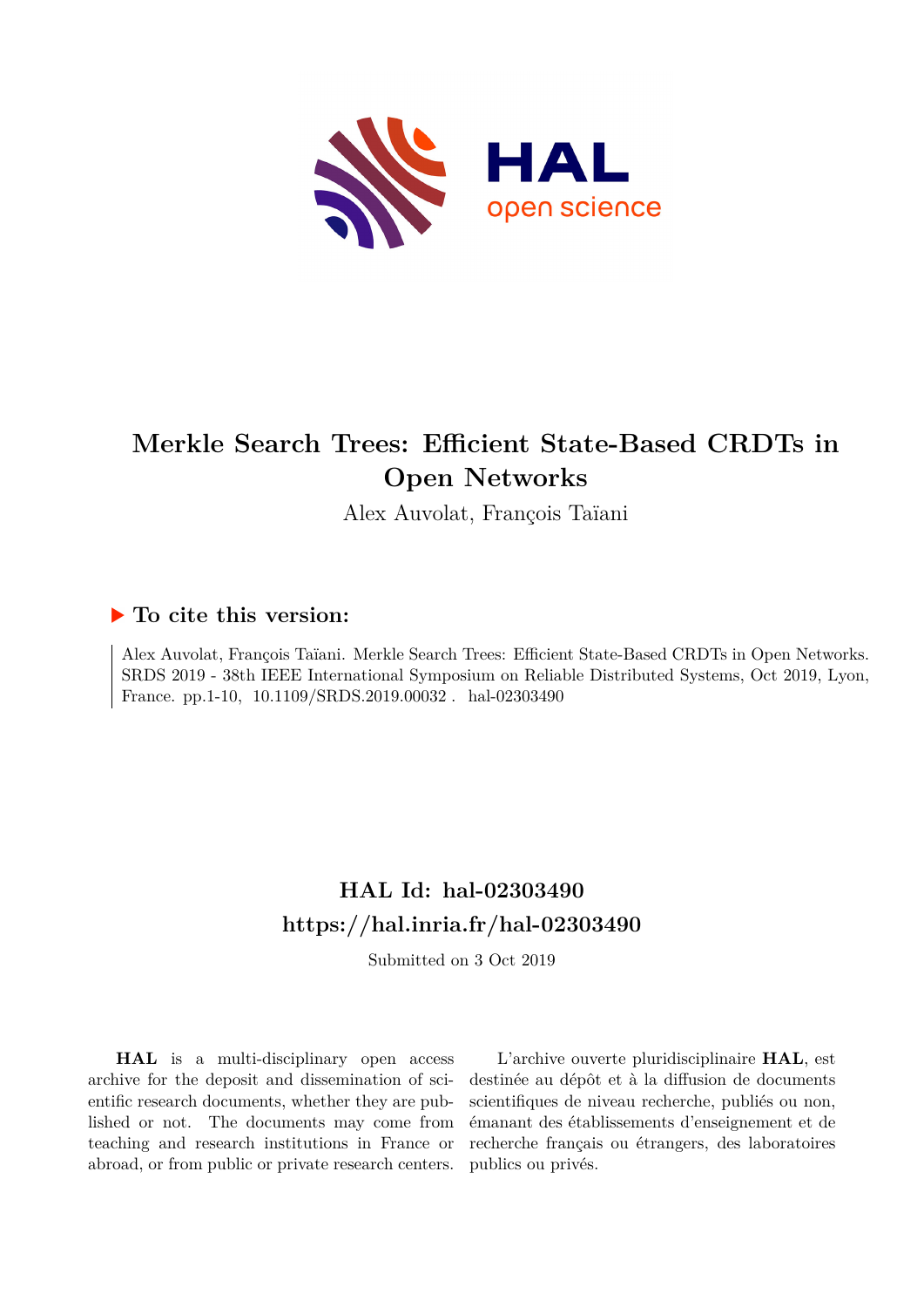# Merkle Search Trees: Efficient State-Based CRDTs in Open Networks

Alex Auvolat  $École Normale\,$ Paris, France alex.auvolat@inria.fr

François Taïani *Univ. Rennes, Inria, CNRS, IRISA* Rennes, France francois.taiani@irisa.fr

*Abstract*—Most recent CRDT techniques rely on a causal broadcast primitive to provide guarantees on the delivery of operation deltas. Such a primitive is unfortunately hard to implement efficiently in large open networks, whose membership is often difficult to track. As an alternative, we argue in this paper that pure state-based CRDTs can be efficiently implemented by encoding states as specialized Merkle trees, and that this approach is well suited to open networks where many nodes may join and leave. At the core of our contribution lies a new kind of Merkle tree, called Merkle Search Tree (MST), that implements a balanced search tree while maintaining key ordering. This latter property makes it particularly efficient in the case of updates on sets of sequential keys, a common occurrence in many applications. We use this new data structure to implement a distributed event store, and show its efficiency in very large systems with low rates of updates. In particular, we show that in some scenarios our approach is able to achieve both a 66% reduction of bandwidth cost over a vector-clock approach, as well as a 34% improvement in consistency level. We finally suggest other uses of our construction for distributed databases in open networks.

*Index Terms*—Merkle trees, search trees, CRDT, IoT, georeplicated systems, peer-to-peer, anti-entropy

#### I. INTRODUCTION

The advent of massive geo-replicated systems [1], [2] has prompted a growing interest in data replication techniques that are both consistent and scalable. Among these, *Conflict-free Replicated Data Types*, or CRDTs [3], stand out by their ability to provide eventual consistency while offering a natural and modular programming paradigm to developers.

CRDTs allow replicas to perform operations concurrently and without any synchronization by providing resolution rules that allow concurrent operations to be combined a-posteriori. They can thus be used to build weakly-consistent systems with eventual consistency.

Recent CRDT techniques have focused primarily on leveraging causal broadcast primitives and vector clocks in order to ensure reliable causal delivery of operation deltas [4], [5], meaning that they never need to compare two full states directly. However these approaches show their limit in open networks where many nodes may join and leave, as causal broadcast primitives and vector clocks are both unsuited in this context: causal broadcast has only recently been extended in a scalable fashion to networks with dynamic structures [6] and the practicality of this approach has not yet been demonstrated,

whereas vector clocks require metadata that grows linearly with the number of nodes, past and present, that have participated in the network, which is an important scalability barrier even in the case of extensive optimisations [7].

In order to target open networks while avoiding these limitations, we focus in this paper on pure *state-based* CRDTs that do not require either causal broadcast or vector clocks, and to their fundamental issue: how to efficiently implement remote state merge for large state between nodes that might have had no previous interaction and might know nothing of one another's state. This problem is similar to *anti-entropy*, which was studied before the formalization of CRDTs. In the following, we will use the terms anti-entropy, state merge and state reconciliation as synonyms. We target more specifically CRDTs implementing sets or maps, two fundamental building blocks that can be combined with other CRDT semantics, and seek to resolve differences between two very large sets or maps with low latency and minimum bandwidth usage.

A common strategy for the reconciliation of sets and maps exploits Merkle trees [8], a hash-based data structure that can be used to rapidly identify set-differences [9]. Unfortunately, usual anti-entropy algorithms that use Merkle trees do not preserve the order of elements, making them particularly inefficient when updates are applied on sequences of close-by items. This is a very common scenario, a basic example being the case where elements are events ordered by timestamps.

In this paper we propose to overcome this fundamental challenge thanks to a novel data structure, which we call a *Merkle Search Tree*, that deterministically builds a balanced search tree from a set of items and encodes it as a Merkle tree. We demonstrate how Merkle Search Trees can be used to build a causally consistent event store that ensures eventual delivery of all past events to all connected nodes. We compare this approach to a vector clock-based approach [10] as well as to a Merkle tree construction that does not preserve order, and show that, in large networks and under low or moderate update rates, Merkle Search Trees provide the best trade-off: a 66% reduction of bandwidth usage was achieved in our simulation when compared to the vector-clock approach, as well as a 34% improvement in our consistency measure and a 32% improvement in 99th percentile delivery delay. When compared to Merkle trees without order, Merkle Search Trees were also better on all three metrics.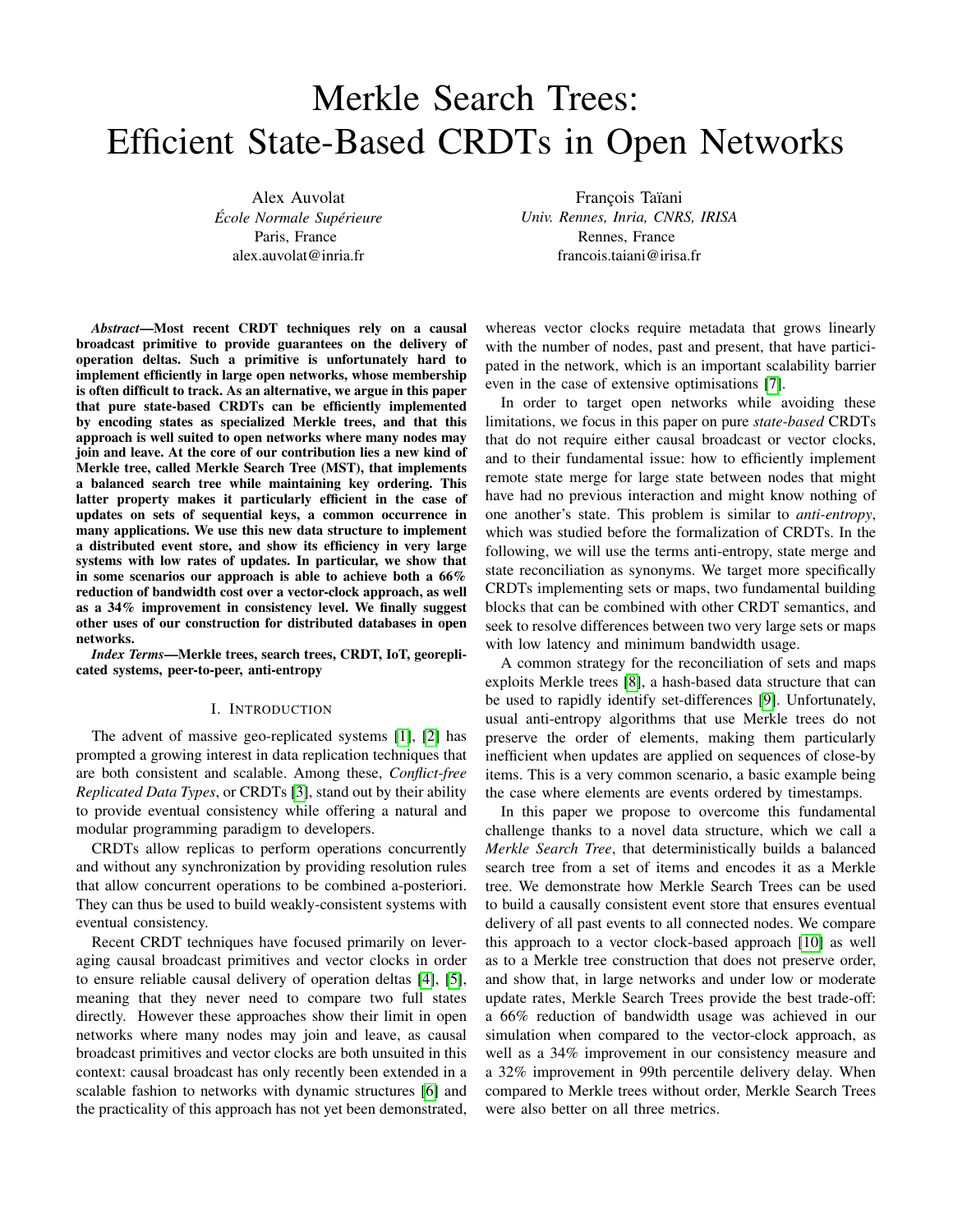# II. CONTEXT AND RELATED WORK

Our work draws from several well-studied domains in distributed systems as well as databases and file systems, which we present in this section.

# *A. CRDTs and the CAP Theorem*

CRDTs [3] are a generic framework in which eventually consistent algorithms can be formulated. The CAP theorem [11], [12] states that a distributed system may only achieve two of the following three properties: strong consistency, availability and partition tolerance. CRDT-based systems typically forgo strong consistency in favor of availability, by allowing replicas to diverge temporarily. The particular CRDT used by a system defines a way in which replicas in divergent states can reconcile automatically to a unique shared state as soon as they are able to communicate reliably.

In this paper we use the formulation of CRDTs as a joinsemilattice on replica states, that is a CRDT is a set of possible states  $V$  with a symmetric join operation  $\sqcup$ . Operations on a state  $x \in V$  consist in changing x into a state  $x'$  that is strictly superior according to  $\sqcup$ , i.e. such that there is an item  $o \in \mathbb{V}$ such that  $x' = x \sqcup o$ . For instance if the data type we want to implement is a grow-only set,  $\nabla$  is the space of possible sets and  $\sqcup$  is the set union operator. Adding an element e to a set x consists in changing x into the state  $x' = x \cup \{e\}.$ 

The operator  $\sqcup$  is also used to combine concurrent operations done at different nodes and resolve them deterministically: if a node is in state  $x_1$  and another is in state  $x_2$ , both will resolve to state  $x_1 \sqcup x_2$  (which is the same as  $x_2 \sqcup x_1$ ). For instance, for a grow-only set CRDT, the merge operation is defined as set union, such that the resulting state is defined as the set containing all items that have been added at all nodes. More complex CRDTs can be defined to implement additional operations such as deletion or different data types such as maps or counters, the only requirements being to implement a commutative, associative and idempotent join operator  $\sqcup$ .

In this work we focus on set and map CRDTs and how to implement efficient computation of  $x_1 \sqcup x_2$  when  $x_1$  and  $x_2$  are located on two different nodes, where efficiency is measured in terms of network round-trips and bandwidth usage.

#### *B. Gossip Algorithms*

Anti-entropy protocols typically adopt an epidemic reconciliation strategy in which the nodes of a distributed system repeatedly reconcile their differences with randomly selected other nodes in order to converge to an agreed-upon state [13]. We adopt this strategy to implement CRDTs, and combine a gossip algorithm with the CRDT state merge operator to ensure eventual delivery of updates at all nodes. Gossip algorithms [13] are efficient schemes for data dissemination in large scale distributed systems, and are well adapted in open networks when used in association with random peer sampling [14]. Gossip algorithms have well studied dissemination properties [15] and are widely used as a basis for distributed computing [16].

# *C. Hash Functions and Merkle Trees*

Hash functions and the checksums they produce are commonly used to identify data and check its integrity and/or authenticity. They therefore might appear as a natural choice to compare data residing on different computers, and help implement an efficient distributed reconciliation mechanism. Unfortunately, to check a very large piece of data, the hash function must be calculated on the whole data piece, a particularly costly proposition when dealing with large distributed objects, such as a typical key-value data store. To reduce this cost, the data can be chunked and each chunk hashed independently, but then a single hash is replaced by a list of hashes that grows linearly with the data size, which remains problematic.

To overcome this linear cost, Merkle introduced [8] a method that is able to hash large pieces of data by chunking the data and computing a tree of hashes, where leaves are hashes of data chunks and nodes are hashes of the concatenations of their children's values. The single root hash is sufficient to identify all the data, and the validity of a single block can be checked by walking through the path to the corresponding leaf, thus verifying only a logarithmic number of hashes provided that the tree is well balanced. This verification can also occur without having access to the whole data.

The original Merkle trees are binary trees, however the core principle of Merkle trees can be generalized and used in other contexts. Most notably, projects such as ZFS [17] and IPFS [18] make use of recursive hashing in the fashion of Merkle trees in order to guarantee authenticity and integrity of whole file systems. Such recursive hashing of data structures also allows for data de-duplication [17], [18], in which case the Merkle tree becomes a DAG where nodes may have several parents.

In distributed systems, Merkle trees have shown to be particularly useful: given a deterministic way to encode data sets in Merkle trees, two nodes can determine whether they have the same version of the data simply by exchanging and comparing their root hashes. If their versions differ, they are able to identify which branches of the tree contain changes, as branches that represent the same contents have the same hash on both nodes, therefore allowing them to exchange only the differing parts of the data set.

Merkle trees come in different shapes. The standard binary Merkle trees can be used to identify and exchange numbered sequences of data blocks, but they are not able to detect differences efficiently on arbitrary key spaces when the sets of keys present at two nodes might not be the same. Database systems such as Dynamo [9] use Merkle trees to exchange and repair states that consist of arbitrary key-value mappings, however to ensure that a tree is well balanced they must destroy key ordering and project the keys into a uniform distribution by hashing them, which makes this method sub-optimal in scenarios where sequences of close-by keys are updated. A Merkle trees construction that preserve key order while staying balanced on arbitrary key ranges was introduced in [19],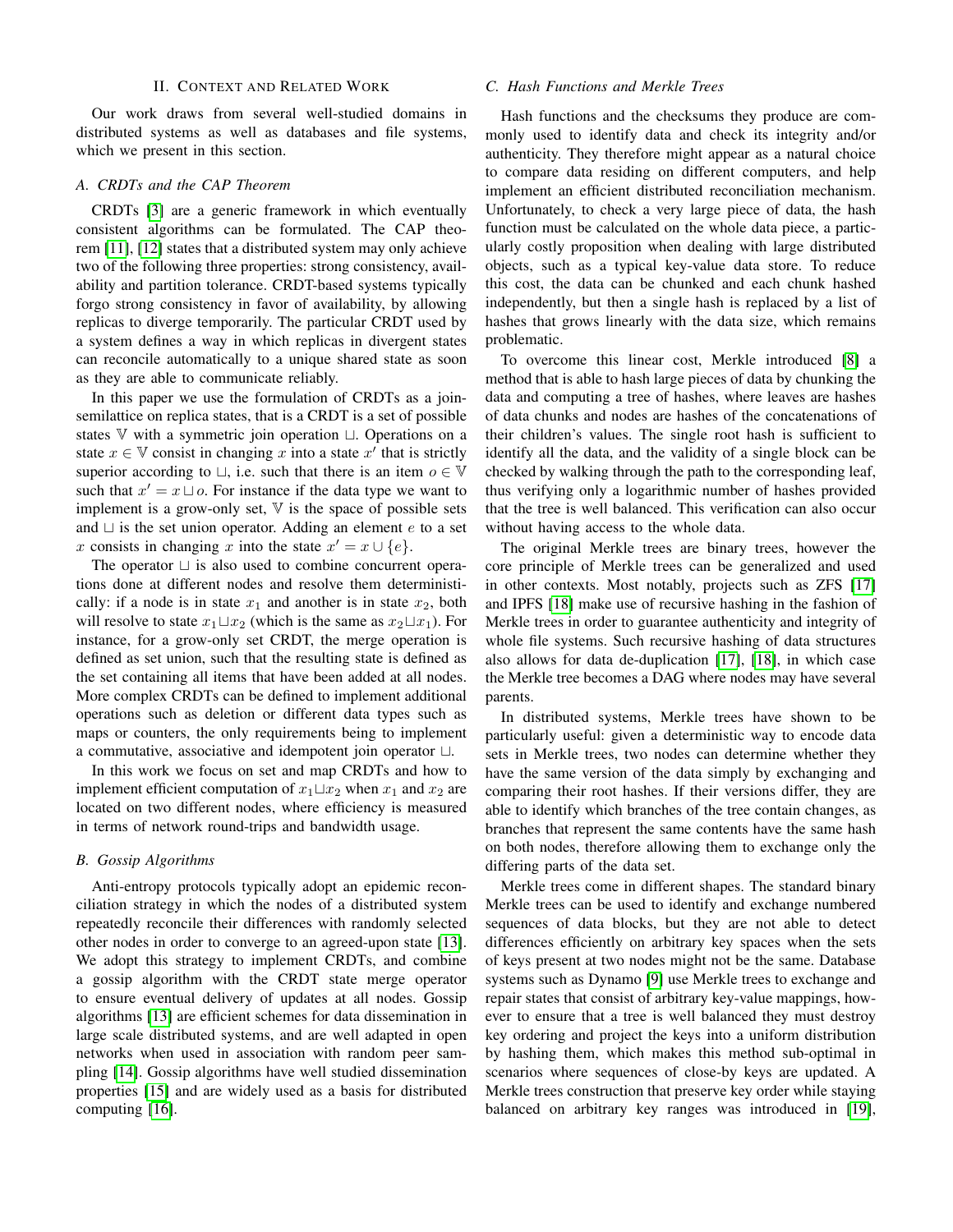however this method is not deterministic: a same dataset may have several Merkle tree representations, which makes it unfit for anti-entropy. A first deterministic balanced Merkle tree construction that preserves key order on arbitrary key ranges was introduced using binary treaps [20]. The construction we propose achieves the same properties with wider tree nodes, thus making for shallower trees and reducing the number of round-trips required for remote difference computation. This also reduces the number of hashes that need to be computed and stored compared to binary Merkle trees.

#### *D. B-trees*

The Merkle Search Tree construction we propose uses a structure similar to B-trees [21], albeit with some key differences. B-trees are indexing data structures used in relational database management systems (RDBMS). They implement shallow search trees by having nodes with large out-degrees, allowing faster traversal than standard binary search trees. Nodes typically have out-degrees such that the machine representation of a tree node is the size of a memory page. In a Btree, a node is composed of a set of values that define how the space of keys is split, and of a set of pointers to the sub-trees containing the values for each interval in the split. The Merkle Search Trees we introduce also contain intermediate nodes whose values serve to split the key space for their children. Their nodes, however, do not have a constant size and their size is bounded only probabilistically.

# *E. Other State-of-the-art Methods and Their Limitations*

Other methods for remote dataset comparison, which are not based on Merkle trees, have been proposed. In particular, mathematical methods for calculating set differences have been well studied, however they are either limited to approximate difference detection using Bloom filters [22], [23] or have crippling requirements such as requiring expensive computations to be done on the whole dataset [24]. In practice, typical anti-entropy protocols use vector clocks [25] to identify missing updates between two nodes [10], however even with extensive optimisations such as those used by DottedDB [7], vector clocks are not able to identify divergences between two versions of the dataset without requiring metadata linear in the total number of participants, past and present.

# III. THE MERKLE SEARCH TREE DATA STRUCTURE

To implement an efficient reconciliation procedure for CRDTs implementing large maps and sets, we propose a tree construction, which we call a *Merkle Search Tree* (abbreviated MST), that is to our knowledge the first to combine the following three features:

- a given set of items has a unique deterministic representation as a tree;
- key order is preserved;
- trees are always balanced (probabilistically).

The combination of these properties makes remote tree comparison for anti-entropy extremely efficient.



Fig. 1: Structure of a Merkle Search Tree

#### *A. MST Construction*

Merkle Search Trees implement an ordered set with elements taken in a totally ordered space K. In order to implement maps, elements can be accompanied by a tag from a set  $V$  (the *values*, in which case  $K$  becomes the set of *keys*).  $V$  contains a default element  $\perp$  ('bottom'), used to indicate that a key is absent from the map  $f : \mathbb{K} \to \mathbb{V}$ .

The MST construction is based on a hash function over arbitrary byte strings that is assumed to be collision-resistant: we assume the probability of finding two strings that have the same hash to be negligible. This is a common assumption which is essential to the Merkle tree construction. We also assume that the hash functions projects uniformly to values of a certain interval whose size is a power of B. This additional property is required in our construction as we also use the hash function for the secondary purpose of providing a deterministic source of randomness over the space K. Both of these properties are achieved in practice by modern hash functions such as SHA-512.

An MST is a search tree, similar to a B-trees in the sense that internal tree nodes contain several values that define a partition of  $K$  in which the children values are separated. The tree is divided in layers which are numbered starting at layer 0 which corresponds to the layer of leaf nodes (Figure 1). The tree nodes in a layer  $l$  are blocks of consecutive items whose boundaries corresponds to items of layers  $l' > l$ . For instance, in Figure 1, the first nodes shown for layer 0 stored the values  ${x_2, x_3, x_4}$  which are contained between the boundaries  $x_1$ and  $x_5$ , with  $x_1$  and  $x_5$  stored in the layer 1. Similarly to a previous construction [20], deterministic randomness obtained by hashing the values is used to determine tree shape. Values stored in the MST are assigned a layer by computing their hash and writing that value in base  $B$ , which we will refer to as  $h_B(x)$ . The layer  $l(x)$  to which an item x is assigned is the layer whose number is the length of the longest prefix of  $h_B(x)$  constituted of only zeros.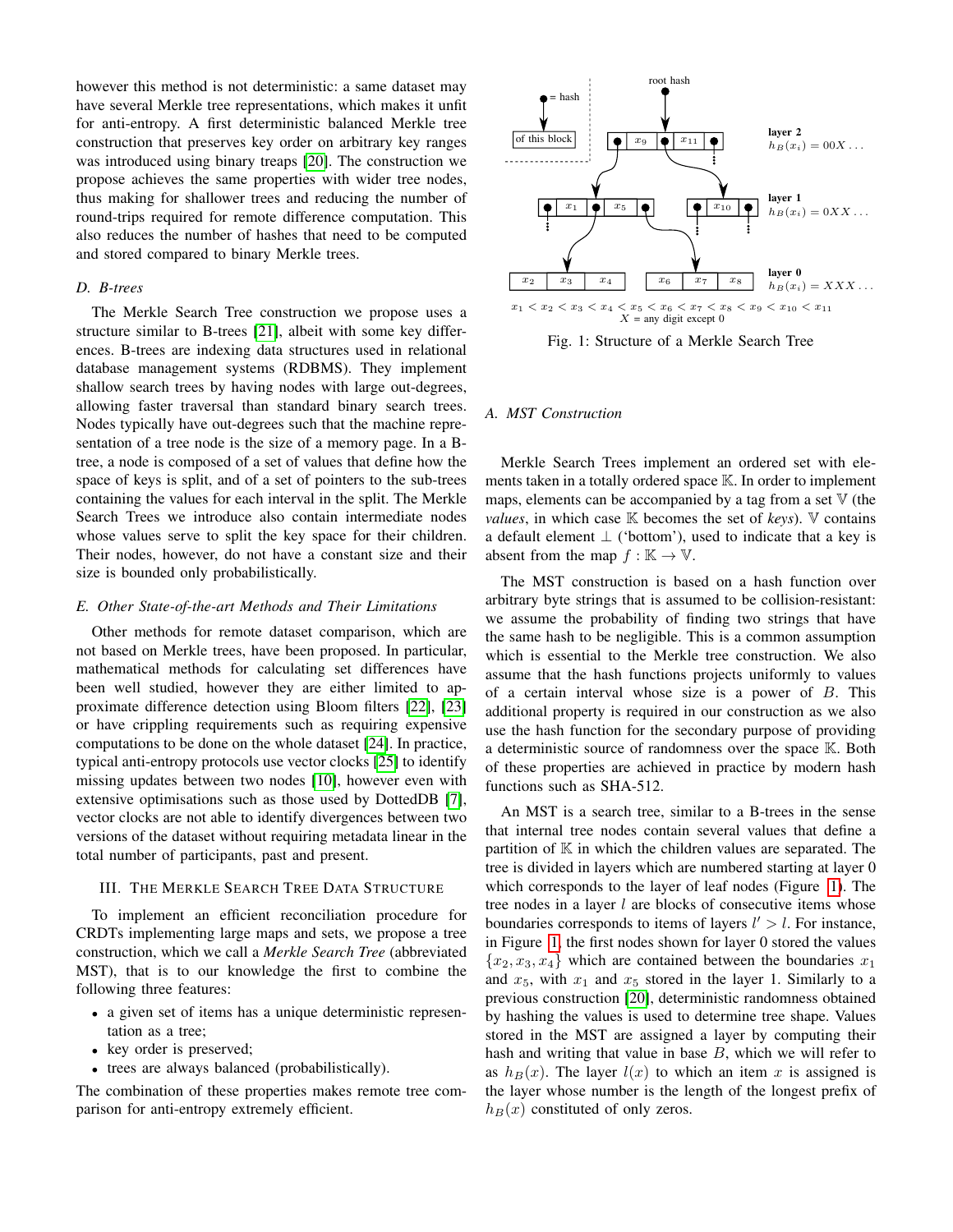# *B. MST Unicity and Operations*

The construction we have just described is deterministic: it produces a single possible representation as an MST for a given set of items, an essential property to implement a reconciliation procedure. The implementation of standard operations follows from this definition.

When using MSTs as maps, we can efficiently implement read operations  $\det(f, k)$  for single items and getrange $(f, [k_0, k_1))$  for ranges of consecutive items in a tree f, as well as write operations  $put(f, k, v)$  and delete $(f, k)$ . In the case where a put operation inserts an item x at a non-leaf layer  $l > 0$ , some of the tree nodes at lower levels  $l' < l$  might need to be split in two at boundary  $x$ . Similarly when values are deleted at non-leaf layers, some nodes at lower layers might need to be merged. At most one split or merge can happen at each layer  $l' < l$  for a given put or delete operation, therefore the complexity of these operations is proportional to the depth of the tree.

As a consequence of structural unicity, inserting the same elements in different orders will always converge to the same representation, and the Merkle hash of the root will be the same. Structural unicity is also valid at intermediary nodes: two intermediary nodes have the same Merkle hash if and only if the sub-trees starting at these nodes contain exactly the same items. Therefore when comparing two trees in order to find differences, we can skip whole sub-trees when they are found to have the same Merkle hash as we know that there are no differences between them.

# *C. Structural Properties: Balance and Depth*

Since we use a hashing function that projects uniformly to strings of constant length that write out numbers in base  $B$ , the probability of being in layer l for an item is  $p_l = \left(\frac{1}{B}\right)^l \frac{B-1}{B}$ . It is easy to see that the average number of values at layer  $l$ is B times the average number of values at layer  $l + 1$ . Since values of layer  $l$  are split at boundaries that are all values at layers  $l' > l$ , nodes of a layer l have on average  $B - 1$  values stored and, at non-leaf layers, B children. The probability of a node having many more values and children than these average values decreases exponentially, therefore we can bound the node size with arbitrarily high probability.

The depth of the tree is the maximum level that an item may be assigned to. The probability of having an item at layer  $l$ is bounded by  $np_l$  (where n is the number of elements in the tree), which decreases exponentially with  $l$ . Therefore we can bound the tree depth as  $log_B n$  plus a constant c with a probability that decreases exponentially in c.

Since the tree depth is about  $log_B n$  and nodes have a constant number of items with high probability, we conclude that the tree has a well balanced structure and therefore reads, puts and deletes can be implemented in  $O(log_B n)$  complexity.

#### *D. Efficiency for Dataset Comparison*

The comparison of two Merkle Search Trees stored at two different nodes is efficient: if we are comparing  $f$  which is on node  $n_1$  with g which is on node  $n_2$ , then nodes  $n_1$  and  $n_2$  need exchange only  $O(d \log_B n)$  messages, with  $d = |\{x|f(x) \neq g(x)\}|$ , and  $n = \max(|f|, |g|)$ . Supposing elements of  $K$  and  $V$  are of constant size, exchanged message are of average size proportional to B.

The average out-degree of inner tree nodes can be controlled by changing the value of  $B$ . Using larger values of  $B$  makes for nodes that contain more data, thus requiring more bandwidth expenditure when exchanged between peers, but makes for a shallower tree and therefore requires less network round trips to obtain the full set of nodes leading to a leaf. In our experiments, we fix  $B = 16$ .

# *E. Merkle Search Trees as CRDTs*

If V is a CRDT with a merge operation  $\Box_{V}$  such that  $\forall x, \perp \Box \forall x = x \Box \forall \perp = x$ , then Merkle Search Trees implement a CRDT on  $K \to V$  defined by the point-to-point application of  $\Box_{\mathbb{V}}: (f \sqcup g)(x) = f(x) \sqcup_{\mathbb{V}} g(x).$ 

The sequence of states a CRDT takes is supposed to be monotonic with respect to  $\sqcup$ , as explained in Section II-A: a transition from a state x to a state  $x'$  must be of the form  $x' =$  $x \sqcup o$ . In the case of Merkle Search Trees, this means restricting the set of allowed operations to those that lead to monotonic sequences for each individual key. Therefore operations put and delete must not be used directly, but rather updates must be of the form update  $(f, k, v) = \text{put}(f, k, \text{get}(f, k) \sqcup v)$ .

By selecting V appropriately, we can obtain various CRDTs. For instance if  $\mathbb{V} = {\{\perp, \top\}}$  is a boolean indicating if an item is present or not, we obtain a grow-only set defined on K. If  $V$  is a last-writer-wins register with a version number then we get a key-value store with last-writer-wins reconciliation. Any existing CRDT type can be used as the value type  $V$ , yielding a map CRDT construction with efficient detection of differing items.

## IV. CRDTS IN LARGE-SCALE OPEN NETWORKS

The Merkle Search Trees we have presented can be used to implement a particularly efficient pair-wise distributed reconciliation procedure for set or maps CRDTs. This procedure allows two nodes to converge to a unique state on the basis of a voluntary exchange that does not require any node to have prior knowledge of the other node's state. We combine this procedure with a simple gossip-based algorithm to allow for efficient dissemination of updates in open networks with high churn rates.

#### *A. Gossip-based Reconciliation for State-based CRDTs*

Our approach builds on a simple distributed state-update method for state-based CRDTs shown in Algorithm 1 in its basic form, without the use of MSTs. Algorithm 1 adopts a reactive gossip strategy: when a node does an operation that results in a state transition from  $x_0$  to  $x_1$ , where  $x_1 = x_0 \sqcup o$ , it gossips  $x_1$  to some random peers. When a node receives an incoming state  $x_1$  when it was in state  $x'_0$ , it does the transition to  $x'_0 \sqcup x_1 = x'_1$  and in the case where  $x'_1 \neq x'_0$ it in turn gossips  $x_1'$  to some random peers. The selection of random peers assumes a peer sampling service [14] that is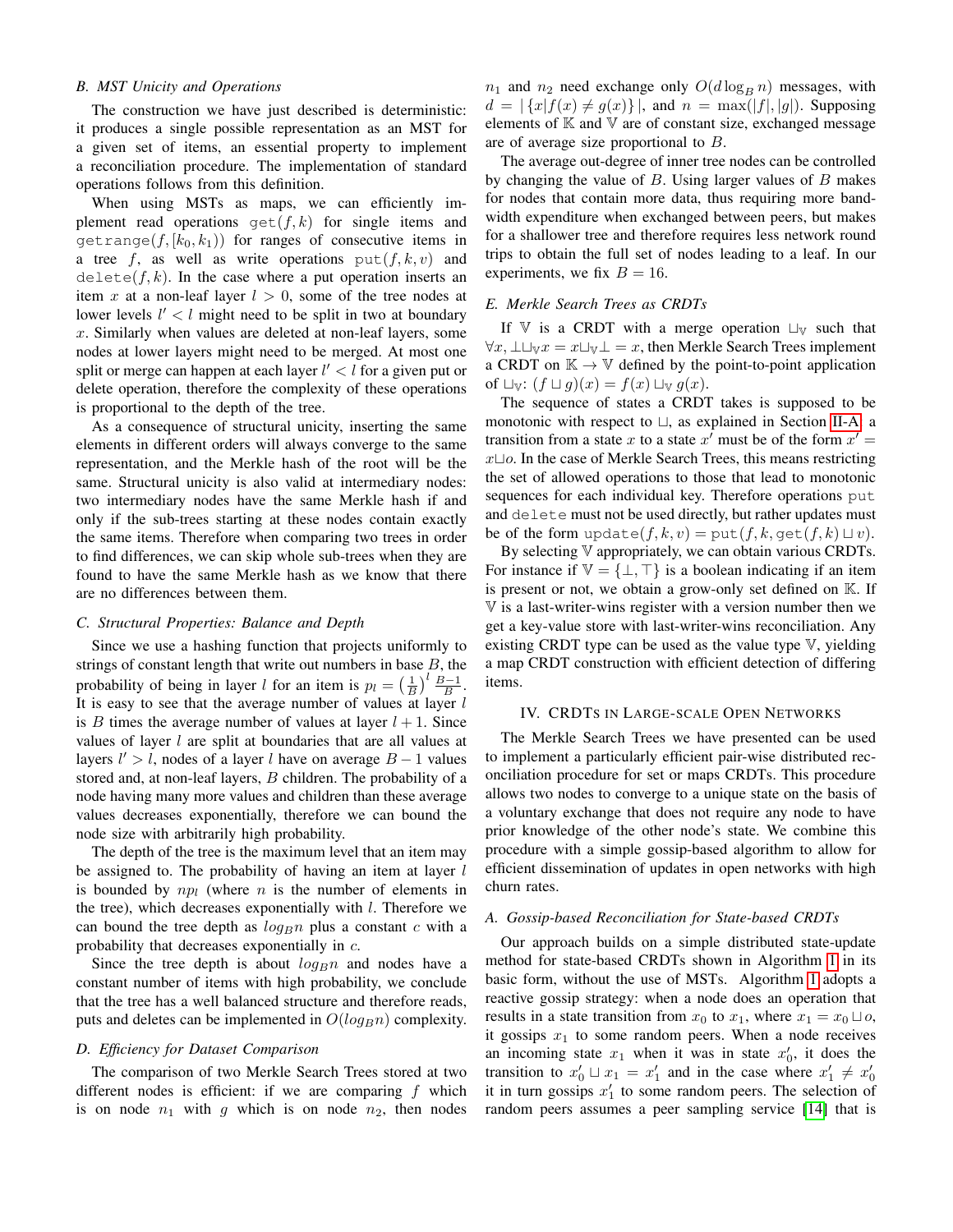# ALGORITHM 1: Basic State-Based CRDT

|                         | 1 initialization                             |
|-------------------------|----------------------------------------------|
| $\mathbf{2}$            | state $\leftarrow \perp$                     |
| $\overline{\mathbf{3}}$ | fanout $\leftarrow$ algorithm parameter      |
| 4                       | <b>function</b> $do(op)$                     |
| 5                       | state' $\leftarrow$ state $\sqcup op$        |
| 6                       | if state' $\neq$ state then                  |
| $\overline{7}$          | Gossip state' to fanout random peers         |
| $\bf{8}$                | state $\leftarrow$ state'                    |
| 9                       | on receive Gossip new state                  |
| 10                      | state' $\leftarrow$ state $\sqcup$ new state |
| 11                      | if state $\neq$ state then                   |
| 12                      | Gossip state' to fanout random peers         |
| 13                      | state $\leftarrow$ state'                    |

# ALGORITHM 2: State CRDT w/ Merkle Search Trees

#### <sup>1</sup> initialization

```
2 fanout ← algorithm parameter
 \text{3} max_merges \leftarrow algorithm parameter
 4 State \leftarrow \perp; merges \leftarrow \emptyset5 function do(op)
 6 handle_update(op)
7 on receive Gossip root hash from peer
 8 if root\_hash \neq h(\text{state}) \land |merges| \leq max\_merges then
 9 handle_merge(root hash, peer)
10 function handle_merge(root hash, peer)
11 Q \leftarrow missing_blocks(root_hash, local_store)
12 if Q \neq \emptyset then
13 | Request Q to peer
14 | merges ← merges \cup \{ (root\_hash, peer) \}15 else
16 \vert update \leftarrow load (root_hash, local store)
17 handle_update(update)
18 | merges \leftarrow merges\{(root\_hash,peer)\}19 on receive Request Q from peer
20 \mid R \leftarrow \{block \in \text{local store}| h(block) \in Q \}21 Reply R to peer
22 on receive Reply R from peer
23 if \exists (root\_hash, p) \in merges | p = peer then
24 | save(R, local store)
25 handle_merge(root hash, peer)
26 function missing_blocks(root hash, local store)
27 (omitted for brievty; returns the hashes of the blocks of the tree
       identified by root_hash that are missing from local\_store)28 function handle_update(update)
29 State' \leftarrow state \sqcup update
30 if state \neq state then
31 | Gossip h(\text{state}') to fanout random peers
32 \mid \cdot \cdot \cdot \cdot state \leftarrow state
```
able to give the identity of some nodes of the network taken at random.

Algorithm 1 implements reactive push-only exchanges. Other methods with pull or push/pull strategies are also possible, and can also be extended with a periodic component to realize a traditional anti-entropy protocol.

#### *B. Using Merkle Search Trees to implement Large CRDTs*

When using Algorithm 1 to implement large map-like CRDT types such as sets or key-value stores, a naive implementation that exchanges whole states rapidly becomes intractable. In such cases, MSTs can be used to reduce dramatically network bandwidth usage at the cost of several round-trips between nodes. Algorithm 2 shows how this can easily be achieved in the background, without blocking local operations: the current state is not changed until all the remote information necessary for the merge is obtained (line 12), and get or update operations can continue to be executed on this state. In this algorithm, a set of remote MSTs that we wish to merge is kept in a buffer (lines 4, 14, 18) and all missing blocks are requested to the remote peer (line 13). Once all the blocks are locally available, the merge operation is done without network communication (line 16) and the local MST is updated.

## *C. Causal Consistency*

Algorithms 1 and 2 implement causal consistency in the following sense: if a node does an operation that results in a transition from x to  $x' = x \sqcup o$  after having read from the state  $x$ , then the causal past of the put operation can be described as being included in  $x$ , and every other node that observes the put will observe its causal past  $x$  (since  $x'$  contains  $x$ ), or a successor of x according to  $\sqcup$ . This algorithm and resulting property is applicable to all CRDTs that are defined by a merge  $\sqcup$  and Merkle Search Trees extend this naturally to maps of CRDTs. This is done without any conditions on the network topology as is required by causal broadcast [6], [26]: it results from the fact of doing a full state merge at every gossip event.

If causal consistency is not required and eventual consistency is sufficient, Algorithm 2 can be optimized by gossiping individual single operations and applying them as soon as they are received, while executing periodic merges of the full data structure in parallel. In that case, periodic merges acts as a termination mechanism for ensuring eventual consistency. The use of explicit merges allows us to reduce the gossip fanout or time-to-live for single operations in order to save bandwidth, to values that would result in e.g. only 99% network coverage, and count on the full merge operation as an anti-entropy procedure for the small proportion of nodes that will miss a gossip event.

#### *D. A Note on Crashes*

Algorithm 2 uses a limit on the number of simultaneous merge operations that can be happening in order to preserve bandwidth (line 8). Therefore it may get stuck if it is waiting for a reply from a node that has crashed. Removing the limit on simultaneous merges is not desirable in practice as it might spread bandwidth usage too thinly across many concurrent pairwise merges and lead to high tail latencies. Therefore a fault detector or an approximate fault detector must be employed to cancel merges when a node has crashed. Canceling a merge when a node has not crashed but is just slow is not a problem as no safety property is violated. However in order for termination (eventual consistency) to be achieved, nodes must be able to complete at least some merge operations.

# *E. Extension to Distributed MSTs*

Merkle Search Trees are a persistent data structure in the sense of functional programming. This means that when doing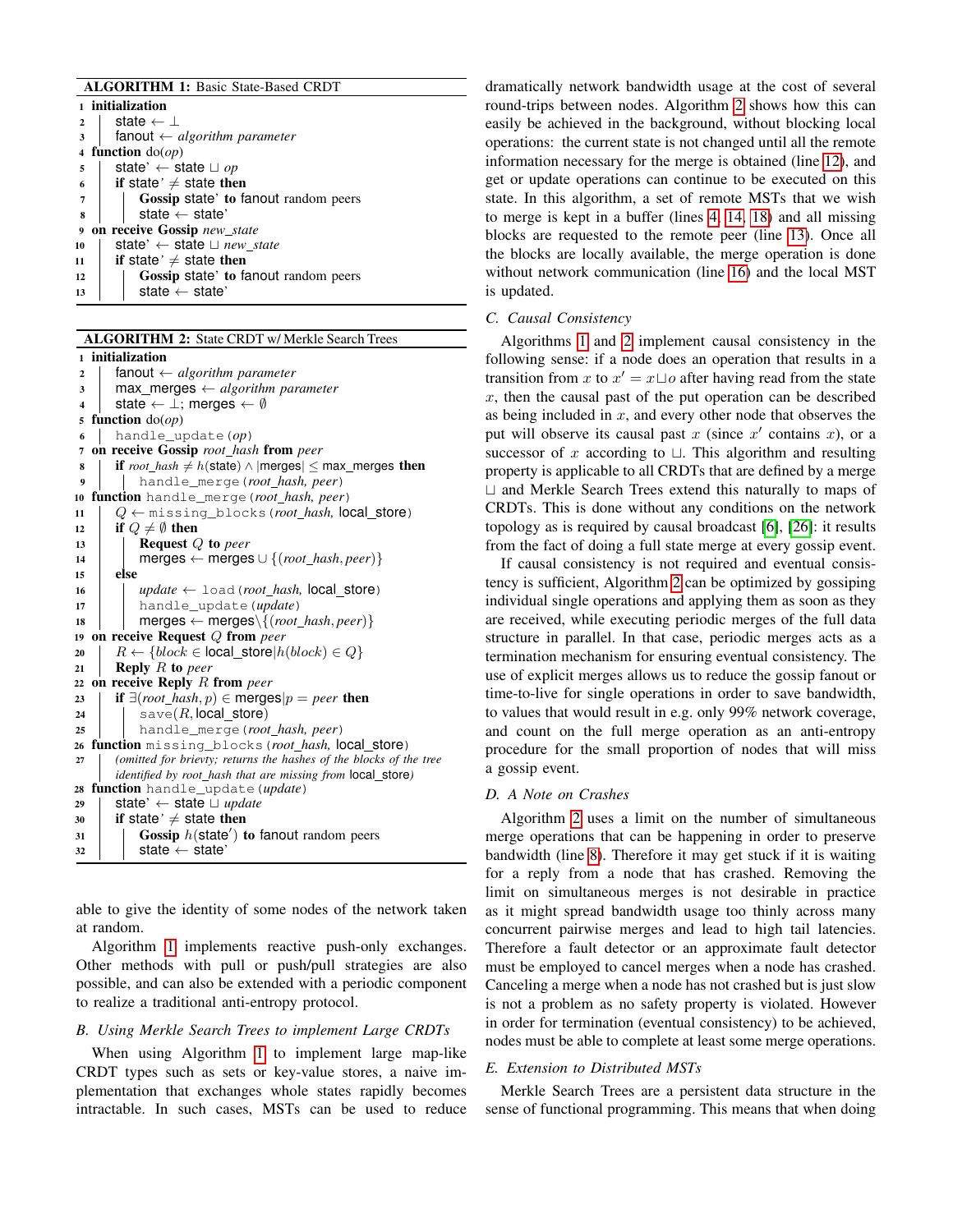a put  $(k, v)$ , the obtained MST needs not replace the previous MST but both can remain available simultaneously at a low storage cost by sharing memory for common blocks. Hashes in this case play a role similar to that of traditional pointers, with the key differences that hash values can now be used for automatic de-duplication of subtrees that contain the same values, and remain meaningful outside of the nodes on which they have been computed. Although in this paper we use MSTs as a local data-structure that is stored on a single node, the above features could be exploited to implement *Distributed MSTs*.

*1) Storage Location:* A distributed MST (or D-MST) is an MST where the data structure is split over many nodes in a network, for instance using a DHT. This is easy to do with any Merkle DAG data structure, as introduced by IPFS [18], and has already been done for binary search trees [19]. In our case, tree nodes correspond to blocks that are stored independently in the DHT and identified by their hash. If no caching is used, a D-MST requires  $O(\log_B n \times \log m)$  network round trips for all operations, where  $m$  is the number of nodes in the network. Caching can reduce this to  $O(\log_B n)$  for get operations in favorable conditions (no churn) [19].

*2) Garbage Collection:* Garbage collection in the D-MST scenario is harder than in the local MST case. An option is to expire all stored blocks after a certain time, and to have a distributed keep-alive mechanism that traverses the data structure resetting the expiry counter. Details of such a system are outside the scope of this paper.

# V. APPLICATION: A CAUSALLY-CONSISTENT DISTRIBUTED EVENT STORE

We illustrate the benefits of CRDTs built with Algorithm 2 on the example of a *Causally-consistent Distributed Event Store*, a data-structure that encapsulates the notion of causal broadcast. Causal broadcast is a fundamental primitive of distributed algorithms that is usually directly implemented using *send*/*receive* network primitives and vector clocks [5] which are the main alternative to our method and which we show do not scale efficiently. For completeness, let us note that alternative approaches to Causal Broadcast exist for static overlays [26], which have been recently extended to a dynamic setting [6], but the practicality of this latest development has not yet been demonstrated.

Causal Broadcast is often one of the building blocks of operation-based CRDTs, such as  $\delta$ -CRDTs [4]. In this section we reverse this usual perspective: instead of deploying a message-passing algorithm to ensure the delivery properties of causal broadcast, to then implement a distributed object, we provide causal broadcast by building a storage of all the events produced by the system, which we call an *event store*. We leverage Merkle Search Trees to provide an efficient way to propagate missing updates in an ad-hoc manner between two peers that have no a-priori knowledge of each other's states. A direct application of such a system would allow for example to build a peer-to-peer chat room or a log system but it may also be used as a primitive for more sophisticated algorithms.

In the following we study the theoretical complexity of such an approach, and compare it to *Scuttlebutt*, an anti-entropy algorithm introduced in [10] which uses vector clocks. We confirm this analysis experimentally in the next section. Both methods employ a push-pull gossip strategy to ensure update propagation on a large network. Our theoretical analysis is synthesized in Table II.

# *A. Scuttlebutt anti-entropy*

*1) Algorithm:* An event in the log is identified by pair constituted of a producer node identifier and a sequence number generated locally by the producer. Scuttlebutt uses a reactive pull-push design: new events propagate as nodes exchange vectors of the last sequence number they have for each producer node. This exchange allows nodes to compute an exact set of missing events to send to the other node.

*2) Diffusion time:* An anti-entropy round is completed in one round-trip-time. The gossip protocol requires on average  $\log m$  steps to reach the whole network, where m is the number of nodes currently present in the network, therefore the total diffusion time is  $2\lambda \log m$  with  $2\lambda$  the round-trip-time.

*3) Bandwidth use:* The bandwidth use for the first step is  $O(p)$ , where p is the number of producer nodes for which we have to send a sequence number.  $p$  is therefore equal to the count of all the nodes that have ever participated in the network, because we have no way of knowing which nodes are still present or not. For the second step, only the d missing events need to be sent so the bandwidth used is  $O(d)$ . Therefore the total bandwidth use is  $O(p+d)$ .

# *B. Merkle Search Tree anti-entropy*

*1) Algorithm:* Merkle search trees are used as a simple grow-only set, with  $\mathbb{V} = {\{\perp, \top\}}$  a boolean that is set to  $\top$  for present items, and  $\mathbb K$  is the space of events, ordered by their timestamp of production (either a logical clock or an approximation of real time). As a consequence, the events produced the most recently will be located at one end of the tree, increasing access locality. The gossip algorithm is the one described in Algorithm 2.

*2) Diffusion time:* An anti-entropy round is completed in one round-trip-time if no changes are present. Otherwise, for each new item the algorithm may need to visit a leaf of the tree. The tree is of depth  $\log_B n$  (plus a small constant) with high probability, where  $n$  is the number of events stored in the tree, and the algorithm requires one round-trip for each tree level, therefore an anti-entropy round is completed in  $\log_B n$ round trip time. The gossip protocol requires on average  $\log m$ steps to reach the whole network, therefore the total diffusion time is  $2\lambda \log m \log_B n$ .

*3) Bandwidth use:* The total number of Merkle tree nodes that are requested by the first node and sent back by the second node is bounded by  $d \log_B n$ , therefore the total bandwidth use of one anti-entropy round is  $O(d \log_B n)$ .

# VI. EXPERIMENTAL EVALUATION

In this section, we describe our experiment in simulating a large distributed event store using Merkle Search Trees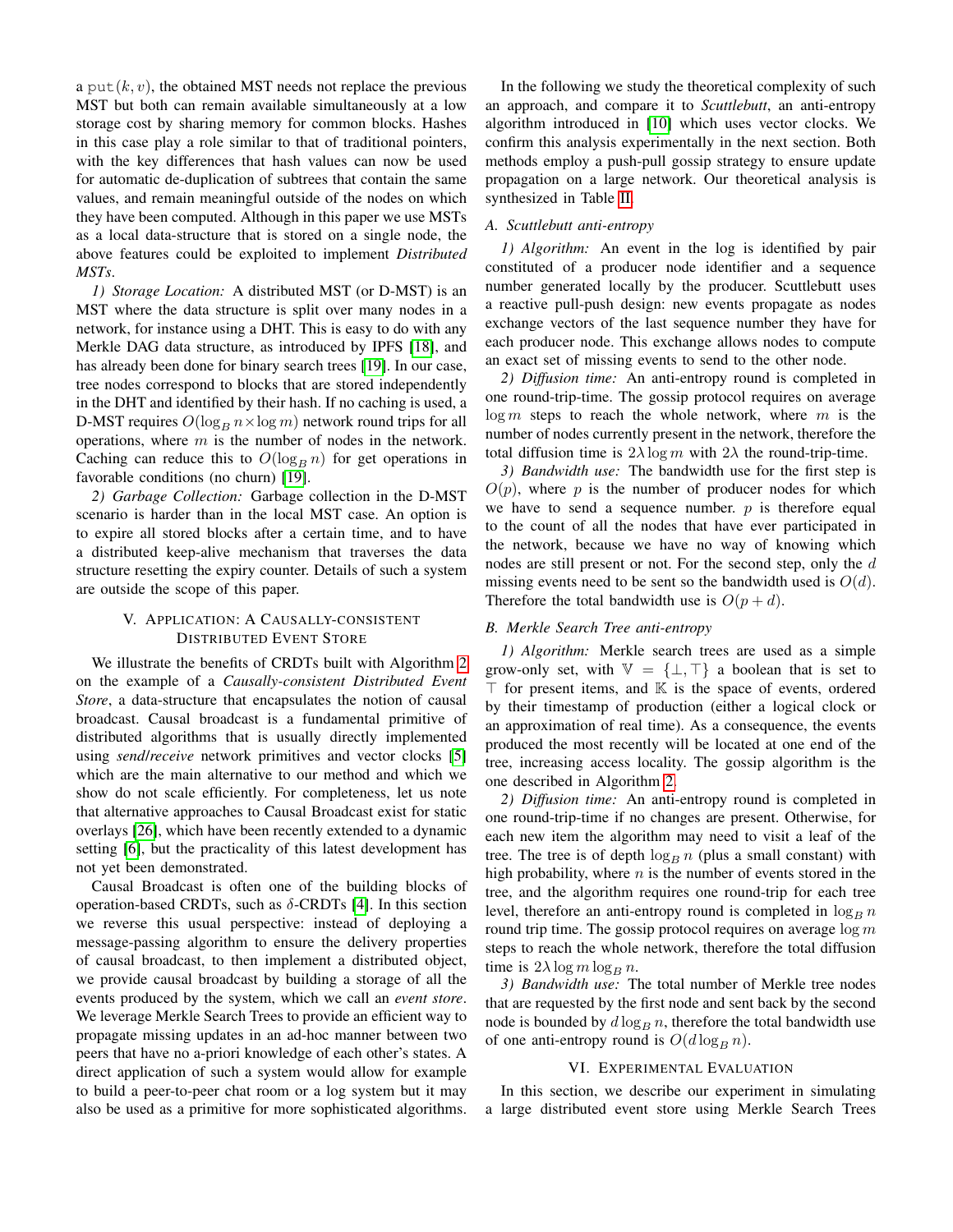#### TABLE I: Notation

 $n:$  number of past events

- $d$ : number of new events in anti-entropy round
- $p$ : number of nodes, past and present m: number of nodes currently connected

 $\lambda$ : network latency

and compare it to other existing approaches. Our simulator, available online  $<sup>1</sup>$ , uses an actor-based design and consists in</sup> about 2000 lines of Elixir code including all Merkle Search Tree algorithms.

# *A. Methodology*

We simulate a network of 1000 nodes with synchronous communication rounds and no crashes. Events are generated with increasing timestamps on nodes chosen at random in the network. We consider two scenarios: in the first scenario, events are generated with an average rate of 0.1 events per round in the whole network, while they are generated at an average rate of 1 event per round in the second.

We compare our algorithm (Section V-B) with two competitors: the Scuttlebutt reconciliation algorithm described in Section V-A, and a second construction based on Merkle trees, a Merkle-encoded prefix tree on the hashes of the items (called *Merkle Prefix Tree*, or MPT for short).

The MPT competitor finds missing elements in the same manner as with Merkle Search Trees, and uses the same gossip-based algorithm. An MPT is built by hashing the key values and then building a prefix tree, thus the main difference with Merkle Search Trees is that this construction does not preserve key ordering. However this construction does build a tree that is on average well balanced, since the probability of hash prefix collisions decrease exponentially with the prefix length.

The experiments are run several times with different algorithm parameters, as shown in Table III.

Our aim is to show that when the modified values have similar keys, the ordering property of Merkle Search Trees improves the performance of the anti-entropy algorithm because fewer intermediate tree nodes will need to be transmitted: in the case of the distributed event store, the new events are those with the highest timestamps and thus form a compact subtree at the right of the tree, whereas if a prefix tree on the hashes is used, the events are randomly disseminated and the paths to the newly added leaves share only few intermediate nodes.

# *B. A Metric for Event Dissemination*

In order to evaluate the inconsistencies in message spreading in the network, we define a metric based on the definition of binary entropy: at a certain simulation time step, the entropy of the network is defined as the sum for each message of the binary entropy of the fraction of nodes that have received the message. More formally, if  $M$  is the set of messages and

TABLE II: Theoretical Comparison of Methods

| Anti-entropy Algorithm            | <b>Dissemination Time</b>  | Traffic per<br>anti-entropy round |
|-----------------------------------|----------------------------|-----------------------------------|
| <b>Scuttlebutt</b>                | $2\lambda \log m$          | $O(p+d)$                          |
| <b>Merkle Search Trees (ours)</b> | $2\lambda \log m \log_B n$ | $O(d \log_R n)$                   |

|  |  | <b>TABLE III: Simulation Configuration</b> |
|--|--|--------------------------------------------|
|--|--|--------------------------------------------|

| <b>Common Parameters</b>                |                                     |
|-----------------------------------------|-------------------------------------|
| Number of nodes                         | 1000                                |
| Events generated per round <sup>a</sup> | $0.1$ (Table IV, Figures 2, 4)      |
|                                         | 1 (Table V, Figure 3)               |
| <b>Scuttlebutt Anti-Entropy</b>         |                                     |
| Fanout                                  | $1^{\dagger}, 2^{\ast}, 4$          |
| Gossip interval                         | $1^*$ , 2, $4^{\dagger}$ , 8 rounds |
| <b>MST</b> and MPT Anti-Entropy         |                                     |
| Fanout                                  | 6                                   |
| Max simultaneous merges                 | $1, 2, 3, 4^{* \dagger}, 6, 8$      |
| <sup>a</sup> in the whole network       |                                     |

TABLE IV: Simulation results on scenario with light load, for representative configurations of the simulated algorithms (indicated by <sup>∗</sup> in Table III). Lower entropy values indicate more uniform diffusion of events and therefore better consistency. Lower bandwidth usage is better. Trade-off for different configurations is presented in Figure 2.

| Method                             | Bandwidth use <sup>a</sup> | Entropy <sup>b</sup> | 99% delivery delay |
|------------------------------------|----------------------------|----------------------|--------------------|
| Scuttlebutt                        | $1.3 \text{ Mo}$           | 1.61                 | 64 rounds          |
| <b>MPT</b>                         | $0.51$ Mo                  | 1.44                 | 56 rounds          |
| MST (ours)                         | $0.44$ Mo                  | 1.06                 | 44 rounds          |
| Gain vs. SB                        | $-66\%$                    | $-34%$               | $-31%$             |
| Gain vs. MPT                       | $-13%$                     | $-26%$               | $-21%$             |
| <sup>a</sup> per round, on average |                            |                      |                    |

 $\overrightarrow{b}$ at each round, on average

 $p<sub>m</sub>$  the proportion of nodes in the network to have received a message  $m \in M$ , the entropy measure we use is defined by:

$$
H = \sum_{m \in M} H_b(p_m)
$$
  
=  $\sum_{m \in M} -p_m \log_2 p_m - (1 - p_m) \log_2 (1 - p_m)$  (1)

With this measure, lower entropy values indicate more uniform diffusion of events and therefore better consistency of the overall network state.

# *C. Results*

*1) Entropy-Bandwidth Trade-Off:* The first scenario, with low rate of events, is the most favorable scenario for the Merkle Search Tree approach. Figure 2 shows the curve obtained by plotting the bandwidth usage and entropy for different parameters of the algorithms (see Table III) on this scenario. Numerical results corresponding to the most successful configuration of each method are reported in Table IV. The lowest bandwidth usage is achieved by the two Merkle tree reconciliation methods, both of which are much more efficient than Scuttlebutt reconciliation without providing worse entropy measures or sacrificing message delivery delays. Figure 4 plots the bandwidth usage over time of the different methods. Merkle Search Trees also show a slight advantage compared to Merkle Prefix Trees on all evaluated metrics.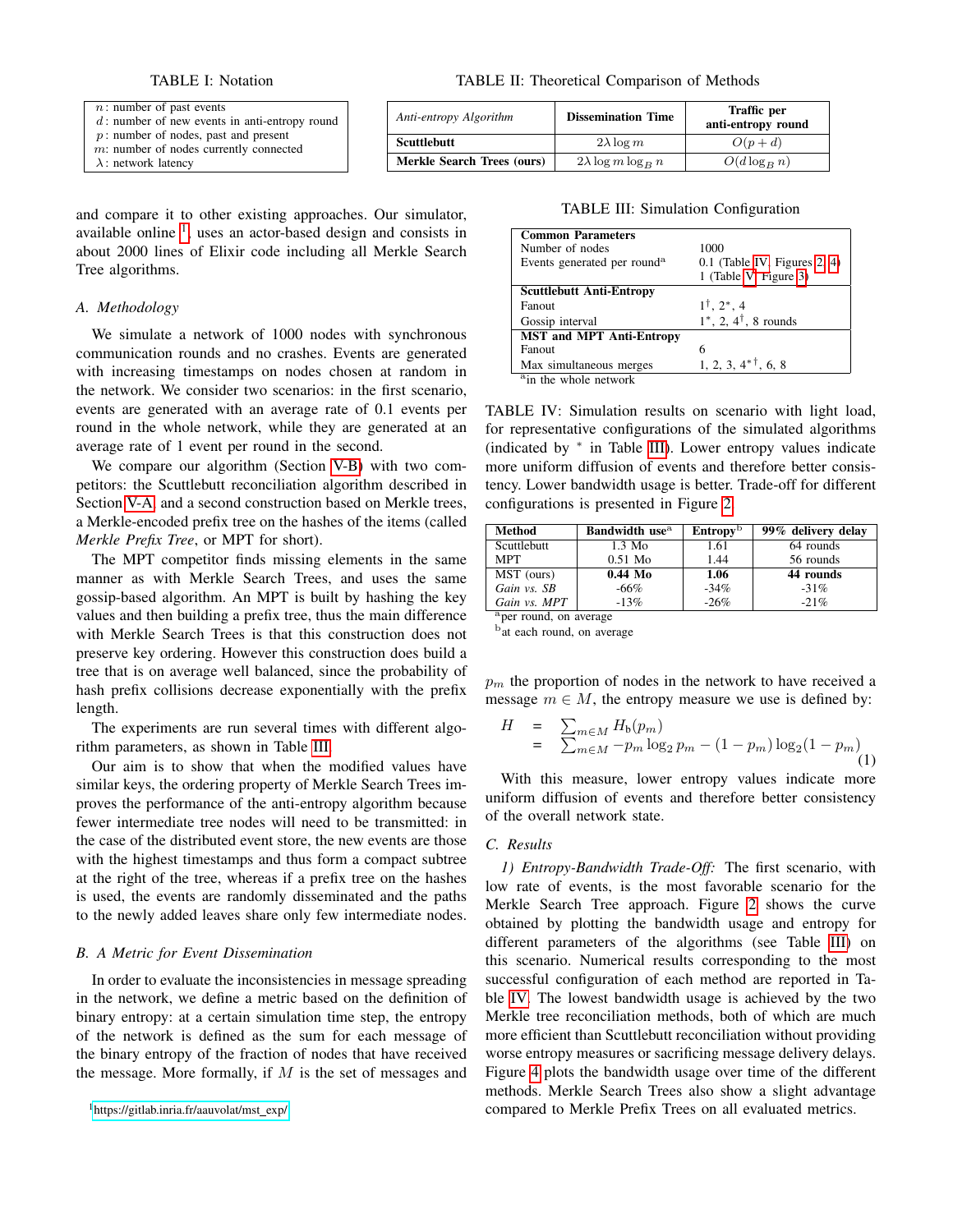

Fig. 2: Consistency vs Bandwidth usage compromise.  $x$ -axis: average entropy measure of the diffusion of events in the network (lower is better). y-axis: bandwidth usage (lower is better). MST: Merkle Search tree. MPT: Merkle Prefix Trees on hashes of items. SB: Scuttlebutt anti-entropy.

TABLE V: Simulation results on scenario with heavy load with 1000 and 2000 nodes, for representative configurations of the simulated algorithms (indicated by  $\dagger$  in Table III). Trade-off for different configurations is presented in Figure 3.

| 1000 nodes    |                      |                |                    |  |  |
|---------------|----------------------|----------------|--------------------|--|--|
| <b>Method</b> | <b>Bandwidth use</b> | <b>Entropy</b> | 99% delivery delay |  |  |
| Scuttlebutt   | $2.1$ Mo             | 15.4           | 50 rounds          |  |  |
| <b>MPT</b>    | $3.9\ \text{Mo}$     | 26.9           | 100 rounds         |  |  |
| MST (ours)    | $2.2 \text{ Mo}$     | 17.5           | 74 rounds          |  |  |
| 2000 nodes    |                      |                |                    |  |  |
| Scuttlebutt   | 7.6 Mo               | 14.9           | 54 rounds          |  |  |
| <b>MPT</b>    | a                    |                |                    |  |  |
| MST (ours)    | 4.2 Mo               | 21.0           | 88 rounds          |  |  |

<sup>a</sup>Experiment did not terminate

The second scenario, with ten times higher event rate, is more ambivalent: both approaches perform equally well with 1000 nodes (Figure 3a). We increase the number of nodes to 2000 and show that the Merkle Search Tree approach scales better than the Scuttlebutt approach (Figure 3b and Table V). This scenario also clearly demonstrates the advantage of Merkle Search Trees over the Merkle Prefix Tree order: the latter show worst result than both methods for 1000 nodes, and the experiment on 2000 nodes did not terminate for Merkle Prefix Trees due to an explosion of the number of messages in the network, thus we were not able to complete the simulation.

*2) Message Delivery Delay:* We measure the delivery delay in rounds of events in the network. We study the 99th percentile worst case scenario. We show that in the light load case, Merkle Search Trees provide an advantage over Scuttlebutt (Table IV), and in the higher load scenario our method provides an acceptable degradation of about 50% (Table V).

*3) When Are We Better?:* We plot in Figure 5 the theoretical boundary that separates conditions for which Merkle Search Trees are better suited than the Scuttlebutt method. This boundary was used by writing an equivalence at the boundary



Fig. 3: Results with a more intense workload. Merkle Search Trees are still competitive and allow for a high-entropy lowbandwidth configuration. The limits of Merkle Prefix Trees on hashes of items become apparent in this configuration. By comparing a 1000 node scenario with a 2000 node scenario we also show that Merkle Search Trees scale better than Scuttlebutt with the number of nodes.



Fig. 4: Bandwidth usage over time for experiments shown in Table IV.

based on the theoretical results of Table II and replacing the number of differences  $d$  in an anti-entropy round by the rate of events in the network  $r$ :

$$
\alpha p + \beta r = r \log_B n
$$

where  $p$  is the number of processes in the simulation. We consider  $\log_B n$  to be a constant (equal to  $\log_B N$  where N is the total number of events produced in our simulation). After reordering terms, we obtain an affine boundary:

$$
r = ap + b
$$

which we calibrate using two simulations where both methods seemed to perform as well, one of which is shown in Figure 3(a) with  $p = 1000, r = 1$  and the other is not shown and yields  $p = 500, r = .33$ . The plot of Figure 5 also shows the experimental configurations for which we ran a complete set of simulations, and the zones in which each method have an advantage are clearly identified.

*4) Overall Evaluation:* As expected, Merkle Search Trees are efficient when the rate of events is moderate to low: in this situation, the overhead of the Scuttlebutt method becomes prohibitive.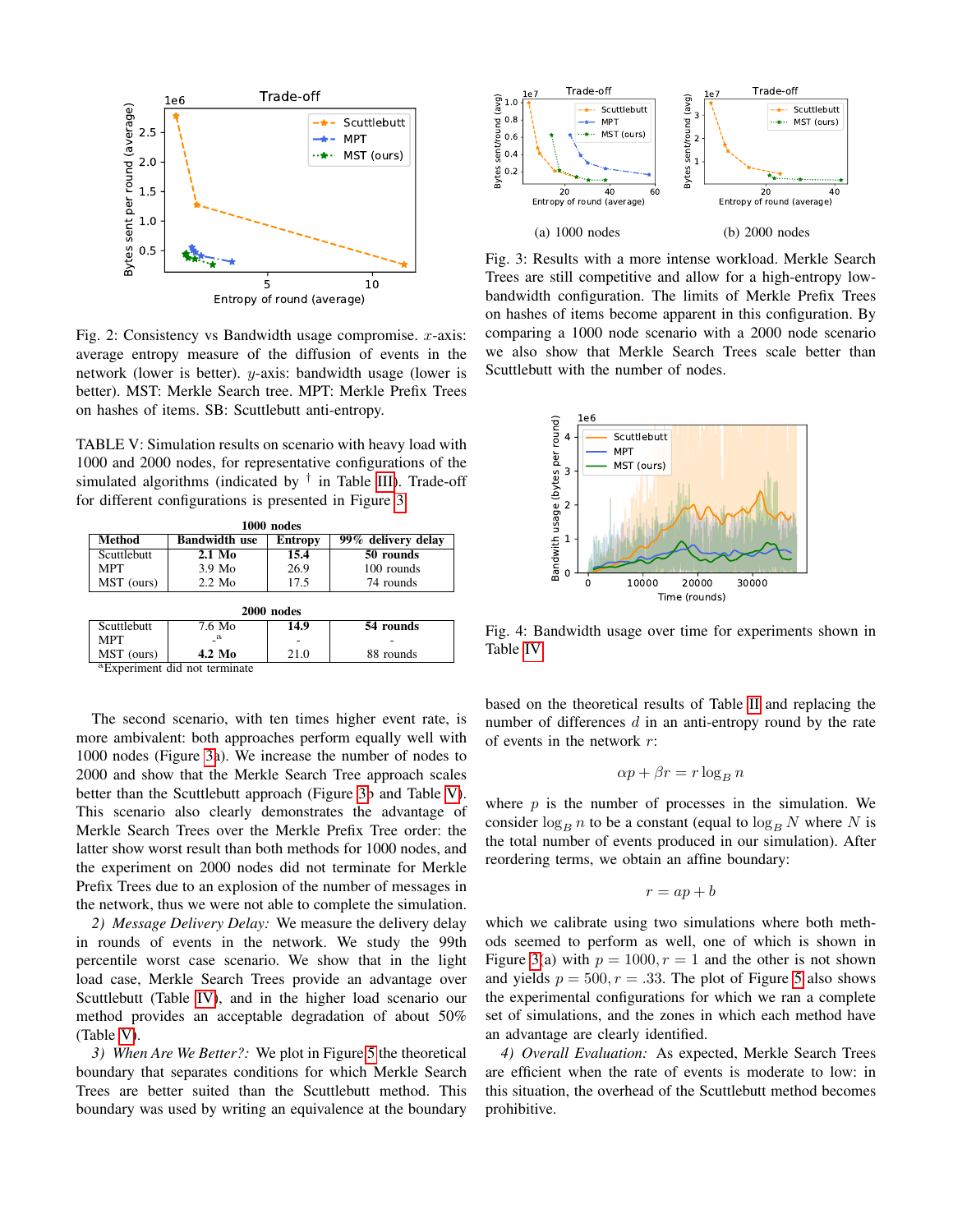

Fig. 5: Compromise between number of nodes and event rate in the network. Our method is better in regards to bandwidth consumption in the green area, Scuttlebutt anti-entropy is better in the red area. Crosses correspond to experiments we ran. In red, Scuttlebutt showed a clear advantage. In green, Merkle Search Trees showed a clear advantage.

In the light load scenario, Merkle Search Trees outperform all the other approaches in the three studied metrics: entropy, bandwidth usage and 99th percentile delivery delay. In the higher load scenario, Merkle search trees are not able to provide as low entropy as the Scuttlebutt protocol but they are able to extend the trade-off started with the different Scuttlebutt configurations in the direction of lower bandwidth usage and higher entropy. Merkle Search Trees scale better with the number of nodes present in the network, as the communication costs only depends of the rate of messages and not of the number of participating nodes.

We also show that Merkle Search Trees clearly outperform standard prefix trees in all possible scenarios and on both entropy and bandwidth usage, confirming our prediction that randomized prefix trees are not optimal for this application.

While we have only studied configuration where no nodes join or leave, we conjecture that the overhead of the Scuttlebutt method becomes even worse in open networks as the vector clocks will accumulate values for inactive nodes, leading to useless metadata being exchanged at every anti-entropy round.

#### VII. CONCLUSION AND OUTLOOK

In this paper, we have introduced a new data structure based on Merkle trees that allows for efficient remote comparison of sets of values. We have shown that this data structure can be used to implement the CRDT merge operator between two full states in an efficient manner even for very large states. This allows to replicate CRDTs in open networks without requiring primitives such as causal broadcast which are a necessity for common delta-based approaches, giving our approach a unique edge in the world of open networks with churn. We have shown in a simulation that Merkle Search Trees are more efficient than vector clocks for detecting changes without any a-priori knowledge in particular in situations of low update rates in very large networks.

Our experimental evaluation of Merkle Search Tree was restricted to a very narrow problem, building an event store, which is equivalent to a grow-only set, one of the simplest known CRDTs. We have also focused on a very simple gossipbased algorithm to drive the distributed reconciliation process. Many other applications and more complex algorithms can be envisioned. This section discusses some of these perspectives.

# *A. Adaptive Algorithms*

In our experimental evaluation, we studied two different methods: Scuttlebutt anti-entropy which is based on vector clocks and Merkle Search Trees. Our experimental evaluation has shown that Merkle Search Trees clearly outperform Scuttlebutt when networks are large and events are produced below a threshold frequency (Figure 5). One could build an adaptive algorithm that automatically selects the best antientropy method depending on observed system metrics. Such an algorithm could dynamically switch algorithms when the workload conditions vary in order to obtain the best performance at a lowest cost in bandwidth usage.

#### *B. Merkle DAGs as Persistent Data Structures*

Many data structure can be encoded in a Merkle tree or Merkle DAG [18], simply by changing standard pointers into the hashes of the blocks they reference. This enables manipulation of the whole data structure by manipulating the root hash in the manner of persistent data structures in functional programming languages [27]. Contrarily to standard pointers that are local to a machine, Merkle hashes allow us to reference data that is present on another node, making it practical to build very large distributed data structures. CRDTs are a specific case where the data structure is determinstic and operation order-agnostic, which allows for efficient implementations of comparison and reconciliation.

Seeing root Merkle hashes as easily swappable pointers to persistent data structures leads the way to a functional programming approach to distributed programming and opens up we believe interesting avenues to reason about and implement system-wide consistency. This implies using the Merkle data structure as the storage itself, and not only as a way to achieve reconciliation or reparation after node failure.

# *C. Other Applications of Merkle Search Trees*

*1) As a primitive for optimizing other CRDTs:* Tree-shaped CRDTs have already been proposed [28] and are used in sequence CRDTs such as Treedoc [29] and LSEQ [30]. These approach could benefit from a construction similar to the Merkle Search Tree to avoid balancing issues, which were already identified as an important limitation [28]. Previous solutions suggested to synchronize the whole network so that the trees are re-balanced simultaneously at all nodes. Using a construction that is always balanced by default removes this requirement, which is impractical in large or open networks.